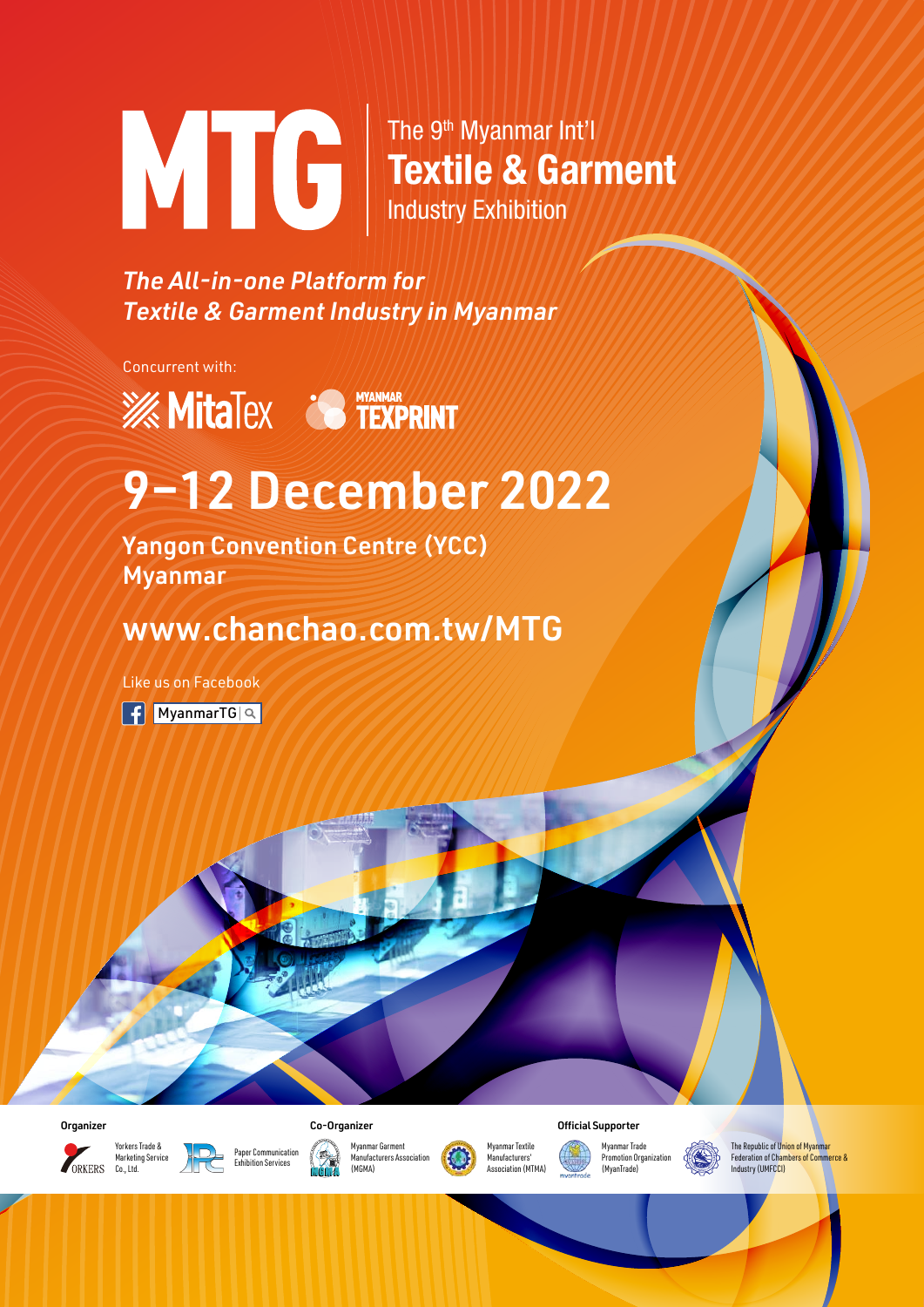# MTG 2022

### Restart a New Chapter in Textile & Garment Industry in Myanmar

The post-COVID 19 era is now dawning upon the world. MTG plays a vital role in boosting trade and innovations of textile and garment industries to respond and recover from the pandemic which will be much needed to kick-start the post-pandemic economy. As the leading textile and garment industry fair, MTG will contain a series of seminars and conferences, all-in-one stop showcasing textile and garment machinery, embroidery machines, digital textile printing technology, laundry equipment and much more. We are thrilled to see a return to live and in-person conferences, trade shows and corporate events from 9 -12 December 2022 at Yangon Convention Centre(YCC).

## Benefits of Attending MTG

- World Connection, Larger Attendance
- Precision & Sustainable Marketing
- Industry Seminars & Conferences
- Post-show Duration & Exposure
- Valuable Data Collection
- Unlimited Scalability



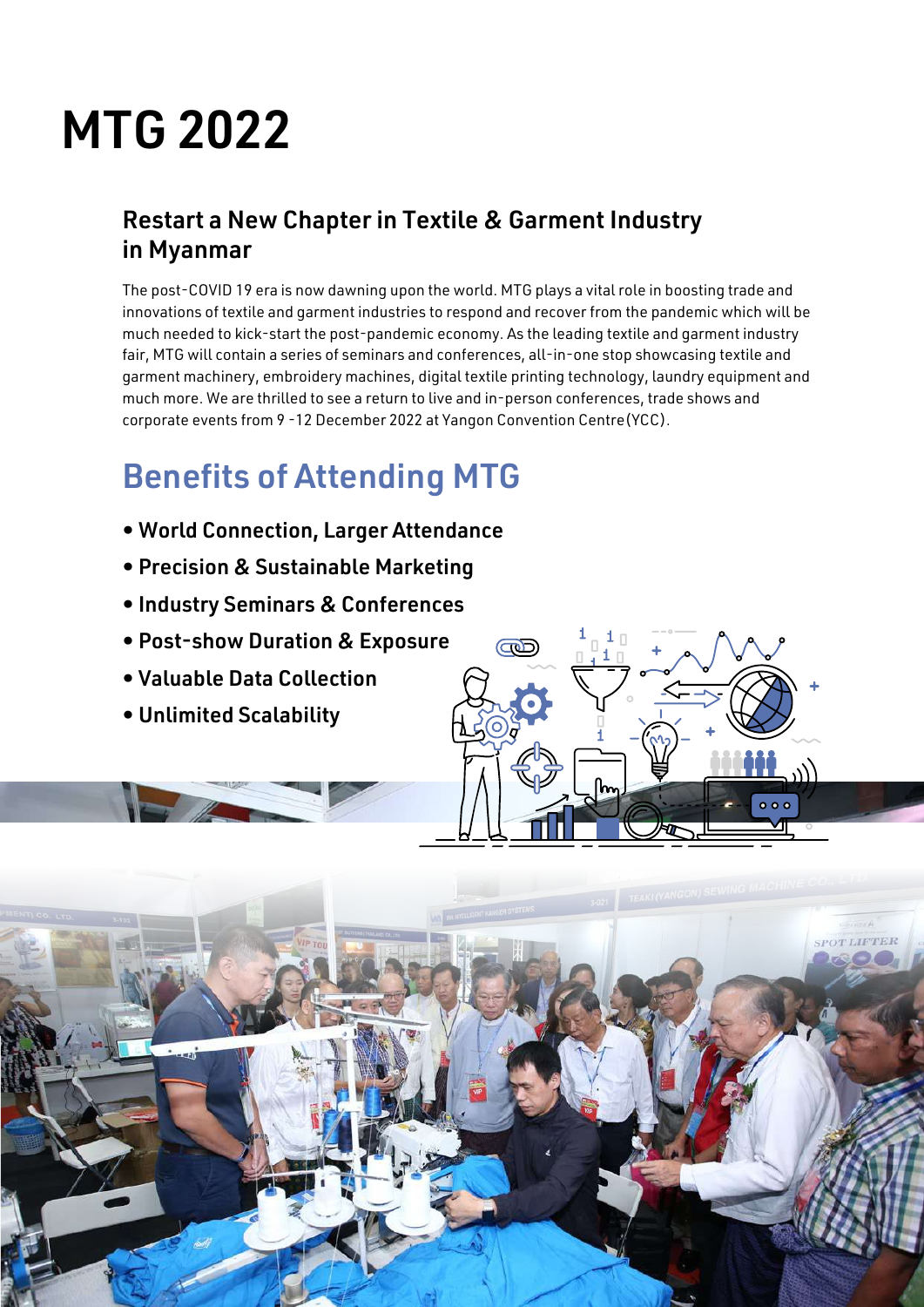# MTG at a glance

With a strong return in 2022, MTG offers an effective business and networking platform Myanmar's Textile & Garment Industry.

## Exhibition Profile



The 9<sup>th</sup> Myanmar Int'l<br>**Textile & Garment**<br>Industry Exhibition

#### **Textile**

- Machinery & Accessories
- Spinning machinery & Accessories
- Looms
- Yarn Processing Machinery & Accessories
- Weaving Machinery & Accessories
- Bleaching & Washing Machines
- Chemicals & Dyes
- Steaming Machinery
- Cloth Processing Machinery & Accessories
- Embroidery Equipment
- Knitting Machinery
- Auxiliary Mquipment
- Testing Equipment & Controls
- Winding Machines
- Textile Screen Printing Machinery

#### Apparel

- Machinery & Accessories
- Cutting & Laying Machines
- Knives/Scissors
- Grinding Machines
- Garment Accessories
- Ironing & Steaming Equipment
- Sewing Machines & Parts
- Laundry Machinery & Accessories
- Dry-cleaning Equipment



#### Fabric, Fiber, Filament & Materials

- Acetate, Acrylic, Synthetics
- Cotton, Silk, Wool
- Interlinings, Leather, PVC
- Man-made Fiber, Micro-Fiber
- Non-Woven, Nylon, Polyester

#### Accessories & Services

- Buttons & Buckles
- Fasteners & Zippers, Labeling System, Padding
- Needle & Thread
- Quality Control



- Screen Print Equipment
- Software
- Digital Printing Equipment
- Consumables
- Garment Decoration Equipment Including Embroidery
- Fast Fashion
- Sublimation & Transfer Printing
- 3D Printing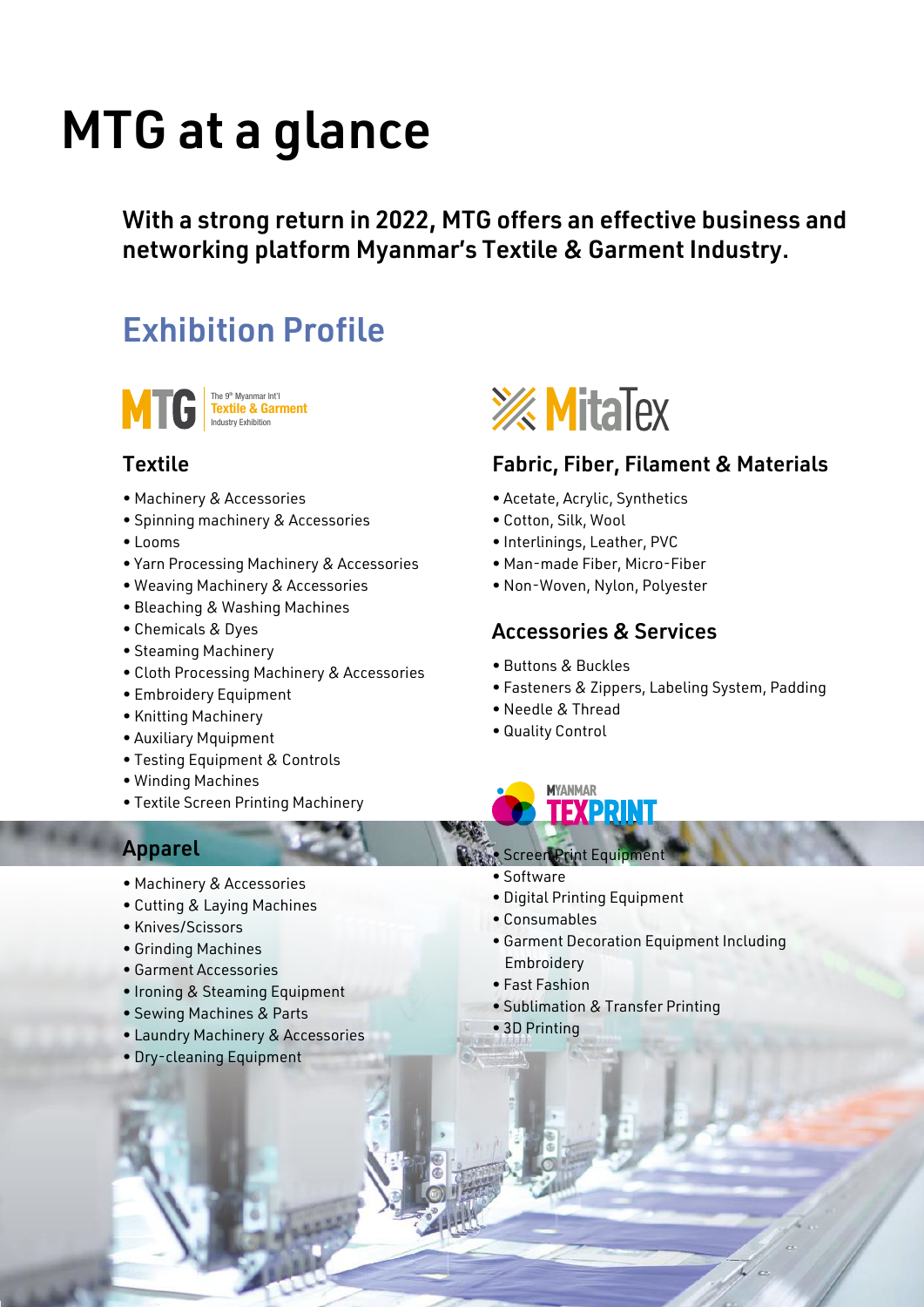# Post-Show report

The 8<sup>th</sup> edition of Myanmar International Textile & Garment Industry Exhibition (MTG 2019) is concurrent with Myanmar Int'l Textile & Apparel Accessories Exhibition (MITATEX) and Myanmar Int'l Textile Printing Industry Exhibition (TEXPRINT).

As an important driver behind the growth of Myanmar's garment industry, MTG has been well recognized by many renowned international brands as a very useful conduit for tapping into the booming Myanmar market. With an exhibition space of over 9,000<sup>m2</sup> are used to gathered 135 exhibitors from 13 countries and regions. The strong presence of overseas exhibitors underscores the high internationalization of this mega event.

### Top 10 International Exhibitors Countries & Regions in 2019

1. China O 2. Hong Kong 3. Taiwan 4. South Korea  $\boldsymbol{Q}$  $\overline{Q}$ 5. Myanmar 6. Thailand 7. Singapore 8. Japan 9. India 10. Indonesia

### Top 5 International Buyers' Countries & Regions in 2019

### 19%

from overseas Buyers

- China
- India
- South Korea
- Taiwan
- Hong Kong

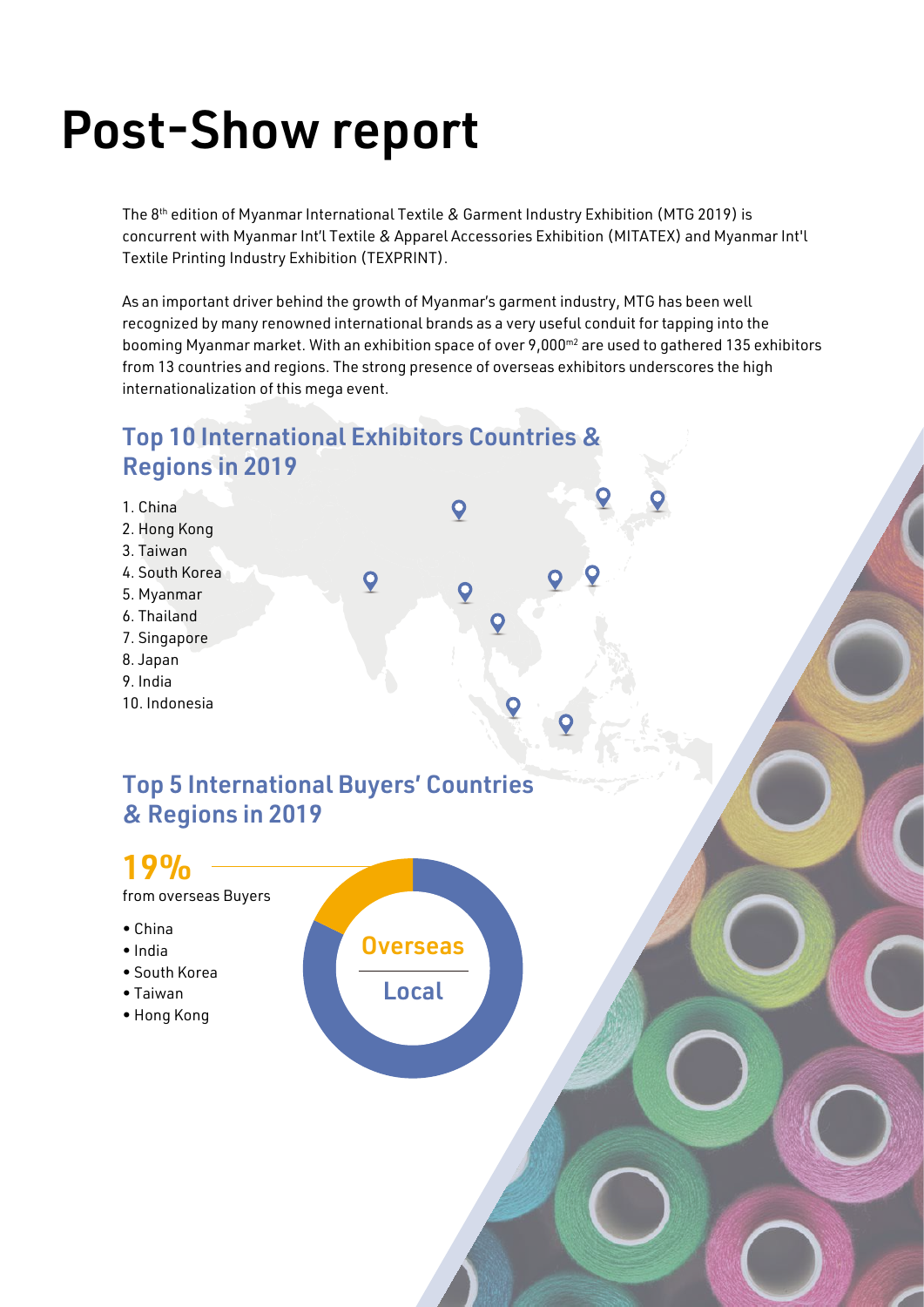# Fair facts

Venue Yangon Convention Centre, YCC (Inya Lake Hotel Compound) Address 37 Kabar Aye Pagoda Road, Mayangone Township, Yangon 11191, Myanmar Date 9 - 12 December, 2022 10:00 - 17:30 (Last day will close at 16:00) Admission Trade visitors only. Free of Charge (Children under 16 are not admitted entry)

### Participation Fee

Shell Scheme

Rental Rate: USD 285/sqm (Minimum 9 sqm) Including: Needle Punch Carpet 3 Sides System Panel 1 Set Fascia Name 1 Unit Reception Desk 1 Unit Round Table 3 Units Chairs 2 Unit Fluorescent 2 Units spotlight 100W 1 Unit Waste Basket 1 5AMP/220V Single Phase Socket Plug

#### Raw Space (Space only)

Rental Rate: USD 255/sqm Build your own stand on bare space (Please refer to the exhibitor's manual)

Corner Fee: 10% Surcharge





## Exhibitor Benefits